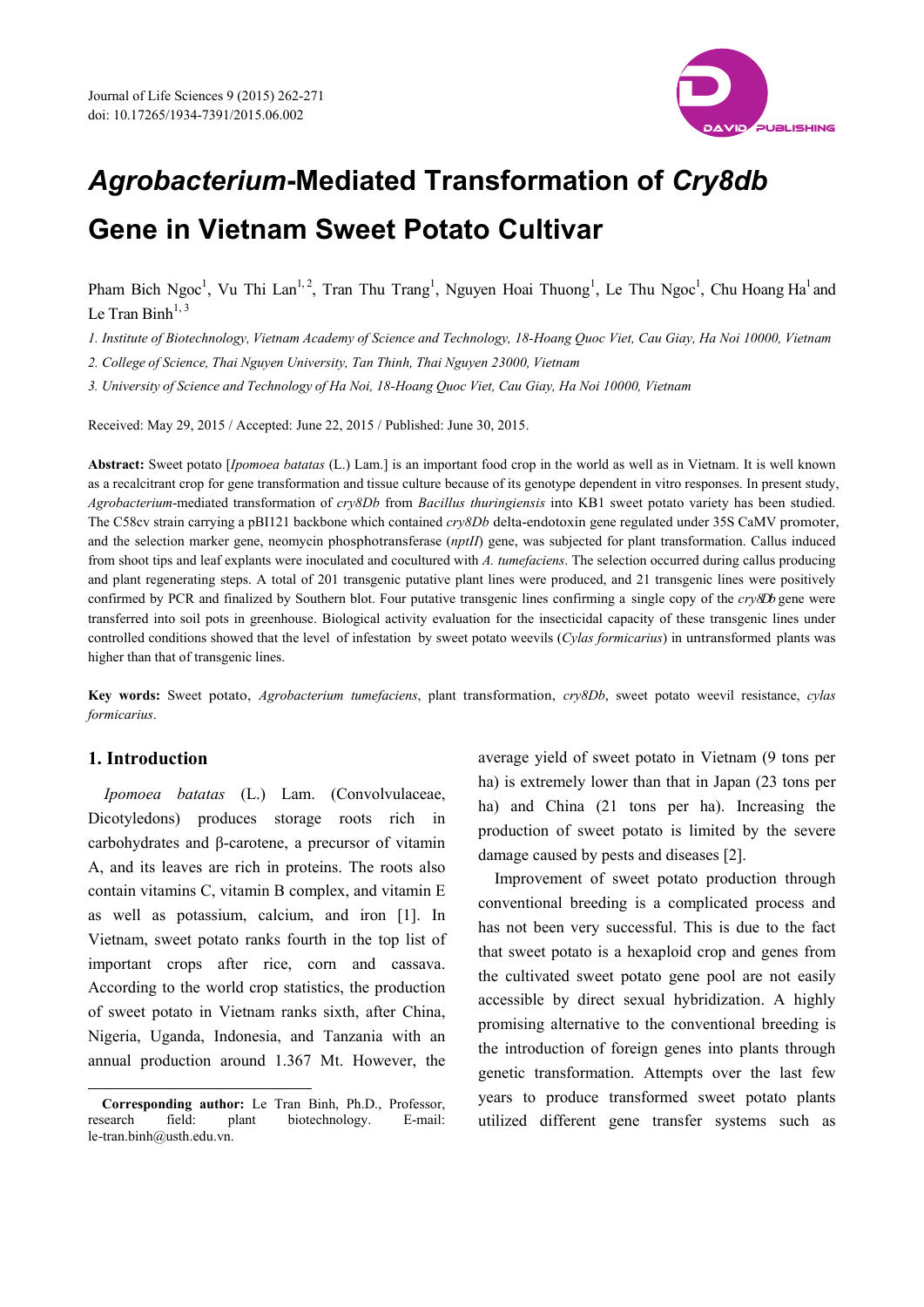transformation by electroporation [3-5], particle gun bombardment [6-11] or *A. rhizogenes* [12]. Since the *Agrobacterium* mediated transformation system does not involve sophisticated equipment and frequently produces cleaner events (intact integrations and single copy) than other methods [13], it remains to be the more favorable approach. Previous studies on sweet potato transformation via *Agrobacterium tumefaciens* transformation have been reported including herbicide resistance [14, 15], viral resistance [16], insect resistances related to the CryIIIA delta-endotoxin, cowpea trypsin inhibitor and snowdrop lectin [17, 18] and enhancing starch accumulation in tubers [19, 20]. To date, effective transformation protocols have been developed for only few of sweet potato cultivars, indicating that it is a very recalcitrant species and transformation methods of sweet potato are still genotype dependent.

In Vietnam, as almost worldwide, sweet potato is the most susceptible to *C*. *formicarius*. More than 50% of sweet potato crops are lost due to this pest. The expression of insecticide genes into sweet potato plants to control pest resistance is an appropriate alternative to reduce crop loss. Recently, the activities of some insecticidal genes from *Bacillus* to control coleopteran species have been well characterized. Bt galleriae SDS-502 [21] and Bt BT185 [22] were isolated as strains possessing toxicity to larvae of the scarab beetles. Two *cry* genes, *cry8Ca* from Buibui and *cry8Da* from SDS-502 were cloned, and their protein showed toxicity against certain scarab beetle species [21, 23]. Another novel *cry* gene, *cry8Db*, highly toxic to scarab beetles such as the Japanese beetle, was cloned from an isolate of *Bacillus thuringiensis* (Bt), BBT2-5. The *cry8Db* gene has the length of 3525 bp and codes for a protein of 1,174 amino acid residues. Studies also showed that the deletions of domain 3 (517-686) of *cry8D* appeared to be not involved in the insect host specificity. The activity against insects is determined by Domain 2 (290-516) [24].

The objective of present study was to generate transgenic sweet potatoes resistant to sweet potato weevil. Particularly, the study is designed to 1) optimize codon usage of an active *cry8Db* gene region for expression in a plant; 2) construct transformation vector carrying the synthesis *cry8Db* gene; 3) transform *cry8Db* into sweet potato via *Agrobaterium tumefaciens*; and 4) analyze the transformants and biological tests.

#### **2. Materials and Methods**

#### *2.1 Plant Materials and Culture Conditions*

KB1 sweet potato variety (*Ipomoea batatas* [L.] Lam.) used in the experiments was kindly provided by Root Crop Research and Development Center, Vietnam Academy of Agricultural Sciences.

CP and EP basal medium [25] was used in the experiment. The pH of all media was adjusted to 5.8 before autoclaving at 118 °C for 20 min.

To establish *in vitro* cultures, shoots with the length of 10 cm were excised from greenhouse-grown plants and were rinsed under running tap water for 15 min. Then, the shoot tips were cut to 3 cm in length. The shoots were sterilized by briefly immersing in 70%  $(v/v)$  ethanol for 20 s, rinsing with sterile, distilled water, immersing into 0.1% mercuric chloride solution for 3 min, and then rinsing three more times with sterile, distilled water. The surface-sterilized shoot tips were blotted dry on sterile filter paper. All of the explants were cultured on the MS basal medium for propagation.

A two-stage protocol for plant regeneration was followed Vu Thi Lan et al. [26, 27]. The stage 1 culture consisted of basal medium supplemented with 0.5 mg/L picloram and 2,237 mg/L KCl for callus production (CP medium) for 3-4 weeks. In the stage 2, the EP basal medium was supplemented with 1.0 mg/L ABA and 1.0 mg/L GA3 for for 2 weeks (IRM). Shoots were regenerated from callus in MS medium containing 0.5 mg/L kinetin and 1.0 mg/L BAP [18]. Shoots 2-3 cm in length were rooted on MS medium.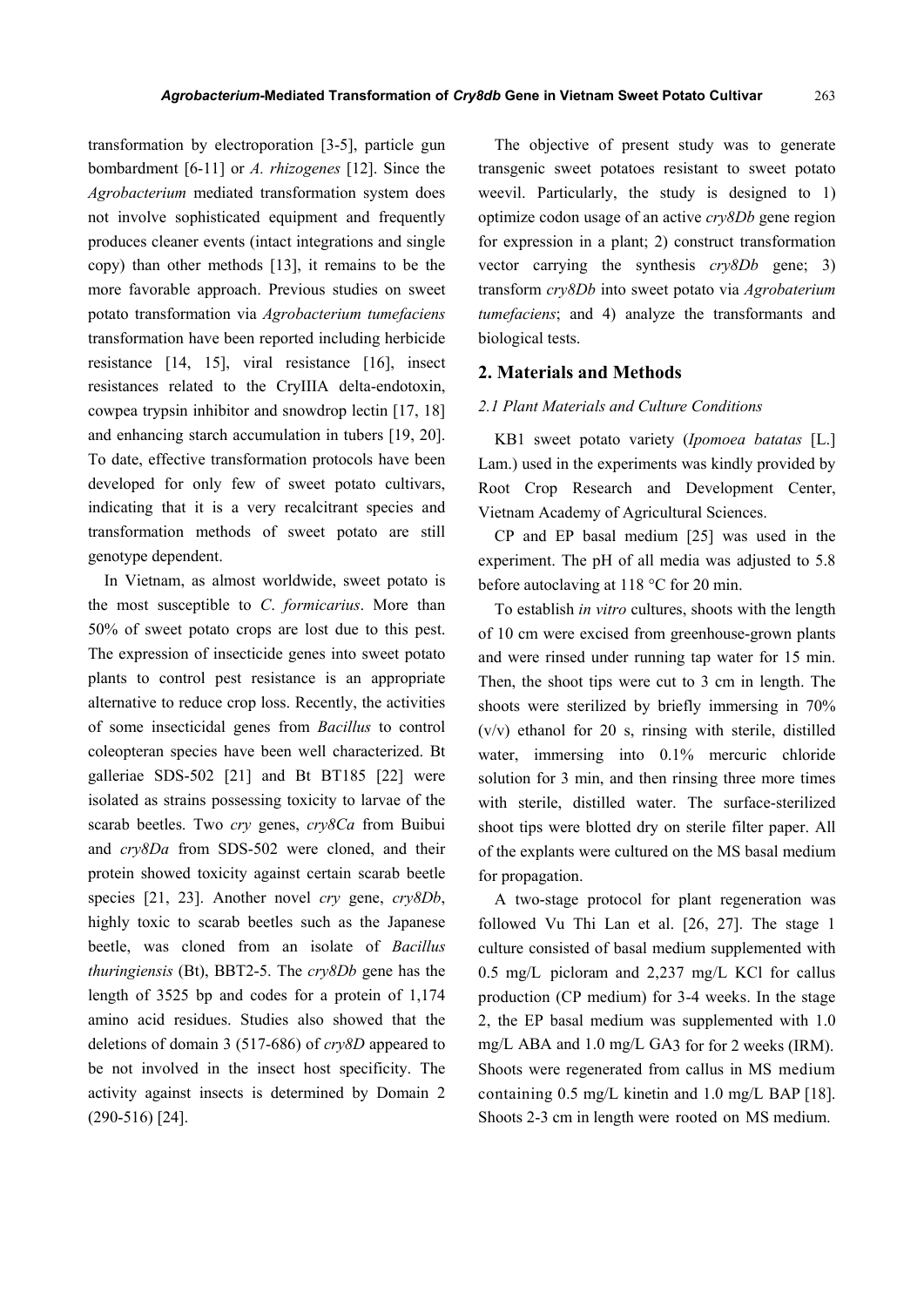#### *2.2 Agrobacterium and the Binary Vector*

The roughly 2.1 kb of *cry8Db* gene (AB303980) was optimized codon usage for expression in plants and synthesized artificially. For easier purification and immunological detection, *cry8Db* gene was fused to a poly-histidine tag and a cMyc-tag at the C terminus. In order to clone *cry8Db* into pBI121 under the control of CaMV promoter, the nucleotide sequences of BamHI and SmaI recognition sites were added into the N-terminal and C-terminal of *cry8Db* gene, respectively. The generating binary vector pBI121/*Cry8Db* was transformed into *A. tumefaciens*  strain C58cv. The *nptII* gene was designed for the selection of kanamycin resistance (Fig. 1)

*Cry8Db* is transcriptionally controlled by the P35S promoter and T35S terminator. In addition *cry8Db* gene was fused to a poly-histidine tag and a cmyc-tag at the C terminus. The *nptII* gene was designed for the selection of kanamycin resistance in plant.

#### *2.3 Genetic Transformation*

A colony of *A. tumefaciens* strain C58cv carrying a binary vector pBI121 containing *cry8Db* gene was cultured on 50 mL LB medium at  $28 \degree C$ ,  $200 \text{ rpm}$  on an orbital shaker for 14-16 h. Then, the bacterial cells were collected by centrifugation at 5,000 rpm for 10 min and resuspended in 25 mL ½ MS medium [28].

Shoot tips and leaf explants were cut in 0.3-0.4 cm in ½ MS liquid medium and placed on CP for induction. After three days, explants were transferred onto a new plate containing 25 mL of agrobacterial suspension and incubated for 30 min with gentle shaking. The bacteria were discarded and the explants were dried on sterile filter paper and placed on CP solid medium under low light intensity. After three days inoculated with bacteria, the explants were placed onto new CP plates containing 500 mg/L cefotaxime (Brithol Michcoma, Holland) and 100 mg/L kanamycin. Survival callus were subsequently transferred to the selective IRM after 3 weeks. Putative transgenic shoots regenerated on RM selective medium. Shoots with 2-3 cm in length were rooted on MS selective medium.

#### *2.4 Detection of Transformed Plants by PCR Analysis*

Genomic DNA from putative transformants was isolated according to protocol [29]. Rapid detection of transformants was done by PCR analysis. Primer pairs for amplification are forward primer Cry8F (5'- CTATTTACAATAAACAATGGCGGGA -3') and reverse primer Cry8R (5'-AGATGCGTCTCTAAGCAAAAGGAG -3'). PCR reaction was performed in 20 µL volume containing 0.5-1  $\mu$ g of total plant DNA made as follows: 2  $\mu$ L of 10X Buffer; 0.5 µL from each 10 µM primer solutions, 0.4  $\mu$ L of 10 mM dNTP; 0.1  $\mu$ L of Taq polymerase (1) unit; ThermoScientific), and adjusted to 20 µL with distilled water. The PCR amplification cycles were as follows: 94 °C for 30 s, 58 °C for 30 s, and 72 °C for 1 min. This cycle was repeated 35 times and ended up with an elongation step at 72 °C for 10 min. Visualization of PCR products of 700bp were done on standard 1% agarose gel electrophoresis using 20 µL of the PCR reaction.



**Fig. 1 NptII-***Cry8Db* **cassettes of pBI121 binary vector.**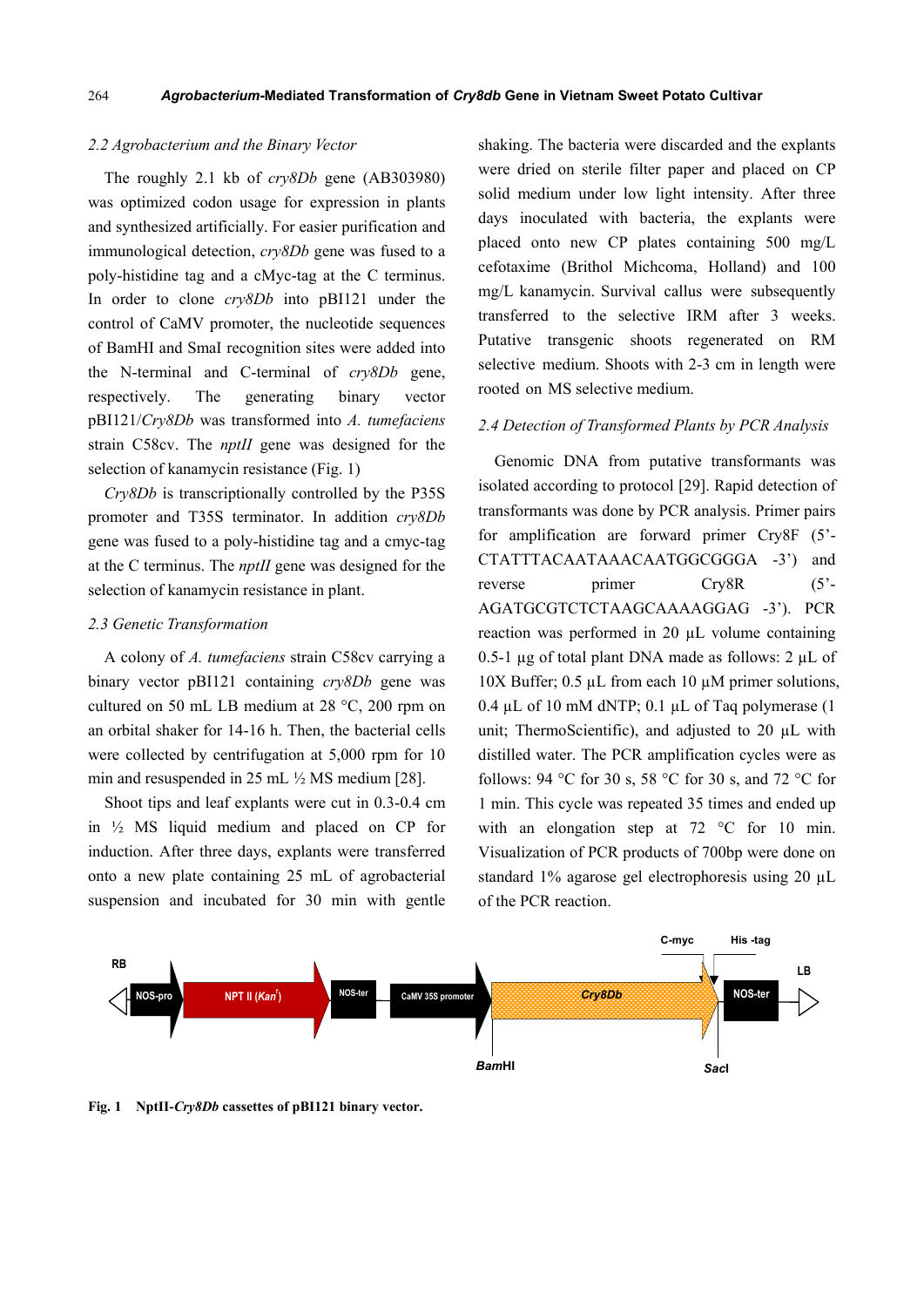# *2.5 Transgene Insertion Analyzed by Southern Blot Hybridization*

About 40 µg of total DNA from transgenic plants were digested with *BamHI* (40 units) overnight at 37 °C. DNA fragments was electrophoresed in a 1.0% agarose gel and transferred onto nylon membrane Hybond- $N^+$  by alkaline transfer method. The probe was developed by PCR amplification of a fragment of the *Cry8Db* gene. This DNA was used as the probe in the Southern hybridization and was labeled with BIOTIN-11-dUTP. The blots were hybridized at 42°C and washed at high stringency (0.1 x SSC, 0.1% SDS at 65 °C). Finally, blot was detected by Biotin Chromogenic Detection Kit (Thermo scientific).

## *2.6 Biological Tests*

Four transformants exerting *Cry8Db*-positive PCR and Southern blot were selected to test for weevil resistance. These plantlets were grown in pots and tubers from each transformants separately and harvested after 4 months of planting. The plastic box containing 1-2 pre-weight sweet potato tubers were used to evaluate damage by sweet potato weevil test. Approximately 10 adults per 50 g sweet potato tubers were released into each box, and the boxes were covered with cloth and kept in dark incubator at 28 °C. After about 35-40 days, the sweet potatoes tubers were cut, and the degree of damage caused by sweet potato weevil wad observed. Damage was evaluated following Moran's method (Fig. 2), considering the parameters: infestation percent (I), and PDI (pondered

degree of infestation) [18].

#### **3. Results and Discussion**

# *3.1 Transformation of Cry8db into Sweet Potato via Agrobacterium tumefaciens*

Genetic transformation of plants relies on two independent but concurrent processes: integration of foreign DNA into plant cells and regeneration of whole plants from these transformed cells. In previous experiments the regeneration and transformation protocol of sweet potato via *A. tumefaciens* infection has been demonstrated. Vu and colleagues established an efficient regeneration system for KB1 sweet potato variety with highest shoot regeneration efficiency (67.75%) [26, 27]. Furthermore, study on factors affecting *agrobacterium*-mediated transformation of KB1 sweet potato variety suggested that shoot tip or apical explants infected with *Agrobacterium tumefaciens* strain C58 at the concentration of OD<sub>600nm</sub> 0.8, 150  $\mu$ M acetosyringone supplied in bacterial suspension solution and 20-30 min infection time gave the highest percentage of GUS positive transformants (38%) [26, 27]. In the present study, genetic transformation of sweet potato via *A. tumefaciens* harboring the binary vector construct pBI121/*cry8Db* comprising the DNA coding insecticidal crystal protein *Cry8Db* has been carried out (Fig. 1).

Approximately 1000 pre-culture explants per experiment were infected with *A. tumefaciens* C58cv harboring pBI121/*cry8Db*. After transformation, these explants were cultured into the selective medium



Control Value 1 Value 2 Value 3 Value 4 **Fig. 2 Evaluation of transgenic sweet potato tubers for resistance to sweet potato weevil (***C. formicarius***) under controlled conditions.** 

Values of scale of damages (from 1 to 4) deal with the percent of the tuber that is damaged.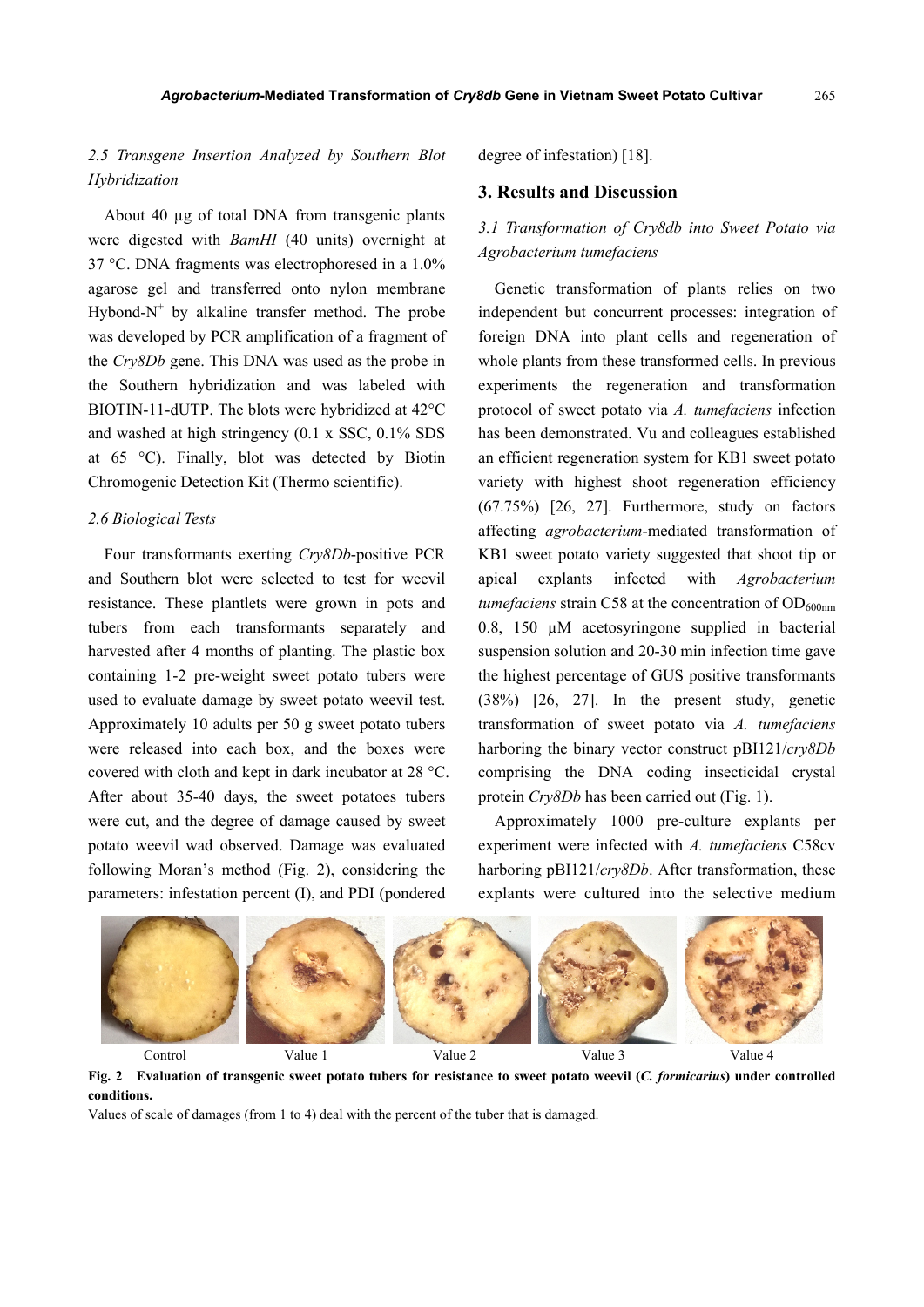| <b>Transformation Explants</b><br>No. | infected | No. of survival calli on<br>selection medium |            |              | No.<br>regenerated | No. regenerated<br>shoots | No.<br>rooted | <b>PCR</b>     | positive Transformation<br>efficiency $(\% )$ |
|---------------------------------------|----------|----------------------------------------------|------------|--------------|--------------------|---------------------------|---------------|----------------|-----------------------------------------------|
|                                       |          | CP                                           | <b>IRM</b> | RM           | calli              |                           | shoots        | $(\%)$         |                                               |
| 1                                     | 893      | 595                                          | 262        | 45           | 12                 | 42                        | 19            | $\overline{c}$ |                                               |
| $\overline{2}$                        | 1,210    | 785                                          | 355        | 53           | 10                 | 57                        | 21            | 2              |                                               |
| 3                                     | 1,020    | 680                                          | 300        | 50           | 13                 | 44                        | 16            | 2              |                                               |
| $\overline{4}$                        | 780      | 666                                          | 352        | 63           | 15                 | 57                        | 12            | 2              |                                               |
| 5                                     | 1,130    | 753                                          | 332        | 59           | 20                 | 51                        | 23            | 3              |                                               |
| 6                                     | 800      | 533                                          | 533        | 42           | 6                  | 38                        | 20            |                |                                               |
| 7                                     | 1,150    | 338                                          | 172        | 50           | 9                  | 55                        | 25            | 3              |                                               |
| $\,8\,$                               | 1,120    | 880                                          | 382        | 56           | 15                 | 52                        | 23            | $\overline{c}$ |                                               |
| 9                                     | 1,012    | 674                                          | 297        | 53           | 17                 | 48                        | 22            | $\overline{c}$ |                                               |
| 10                                    | 1,048    | 698                                          | 308        | 65           | 29                 | 55                        | 20            | 2              |                                               |
| Sum                                   | 10,163   | 6,602                                        | 3,293      | 536          | 146                | 499                       | 201           | 21             | 0.21                                          |
| Wt                                    | 100      | 100                                          | 32         | $\mathbf{0}$ | $\Omega$           | $\theta$                  | $\mathbf{0}$  | $\theta$       | $\boldsymbol{0}$                              |

Table 1 Agrobaterium-mediated transformation efficiency of *cry8Db* gene into KB1 sweet potato cultivar.

Wt: untransformed experiment; CP: callus production medium; IRM: induction regeneration medium; RM: regeneration medium.



**Fig. 3 Transformation and regeneration sweetpotato KB1 plants.** 

(a) Explants infected with *A. tumefaciens C58* on co-cultivation medium for 2 days; (b) Callus induction from explants in selective medium; (c) Transgenic callus formation from shoot tip segments after 3-4 weeks in selective medium; (d) Shoot regeneration from survival embrygenic callus after 4 weeks on regeneration medium; (e) Transgenic plants in rooted medium; (f) Morphological characterization of transgenic lines in soil pots in the greenhouse.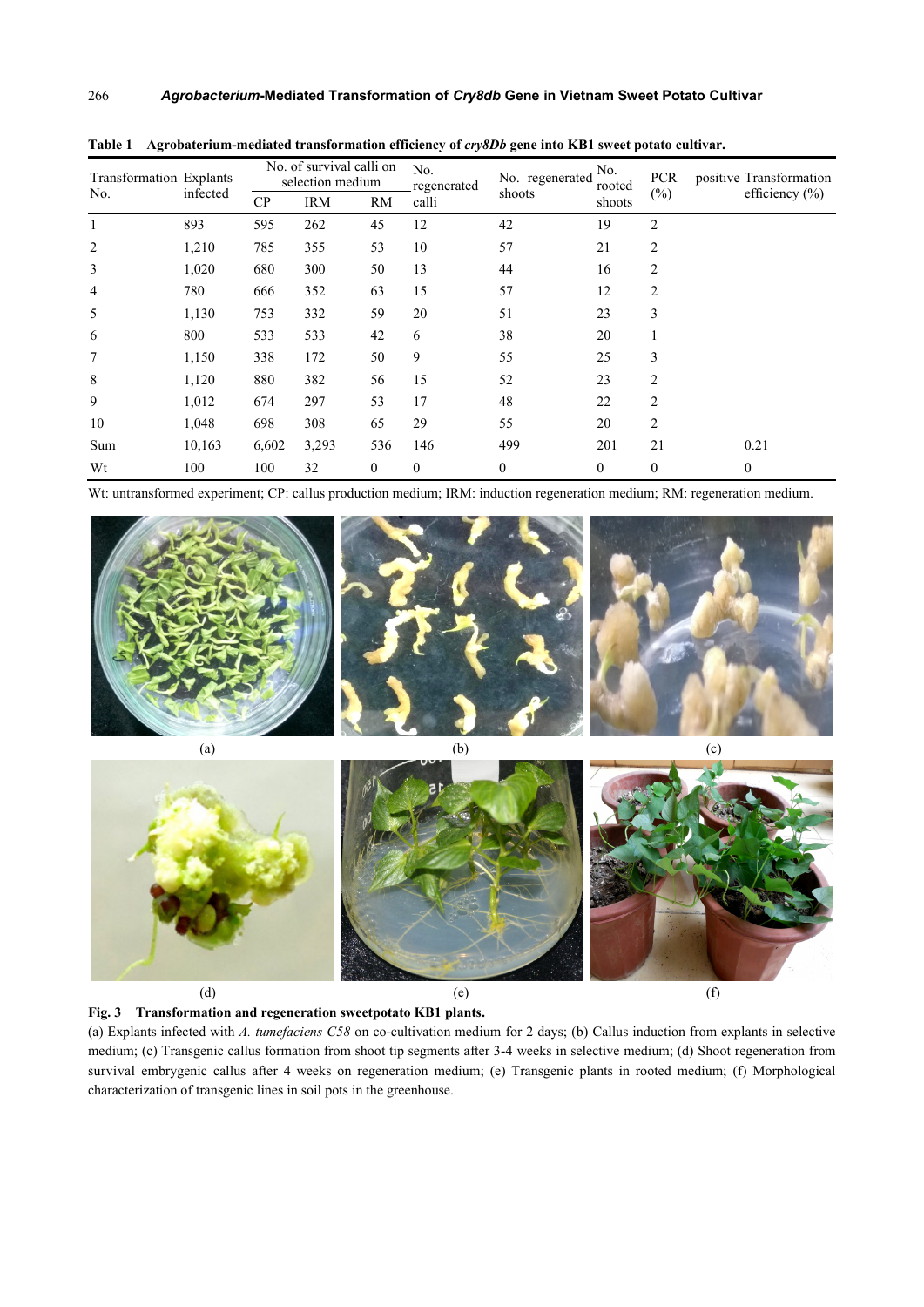according to two stage regeneration protocol. Shoots usually developed after 7-8 weeks from the wounded on the selective regeneration medium (Fig. 3). In present study, ten sets of transformation experiments were carried out with about 10,163 explants in total. After three weeks in CP selective medium, about 6,602 putative transformed calluses (65%) were obtained based on antibiotic resistance selection. These survival calluses were transferred continuously into the IRM and then RM selective medium. After three to five weeks under kanamycin selective pressure, 146 embryogenesis calluses produced 499 shoots (Table 1). These regenerated shoots with 2-3 cm in length were rooted on MS selective medium. From these shoots, 201 rooted plantlets were chosen for PCR and further analyses. Under kanamycin pressure, almost all of these shoots grew slowly and there are two kinds of root emergence from shoots. The thin and weak roots arising from above stem and the healthy and long roots arising from the end of cutting stem were observed (Fig. 3).

#### *3.2 Molecular Analysis of Transgenic Plants*

In order to confirm the presence of the *cry8*Db gene, the gel electrophoresis of PCR products from the putative transformants and the wild type as well as *A.* 

*tumefaciens* using *Cry8Db*-specific primer pairs showed that *cry8*Db fragment was present in 21 transgenic clones but not in the wild type (Fig. 3) whereas the virC PCR product was absent (Data not shown). These results proved that the transgenic plants were actually transformed with *Cry8Db* and were not contaminated with *Agrobacterium* [30]. This result also showed that the use of high concentration of kanamycin at 100 mg/L for selection of putative transformed clones still gave ambiguous results. Most of the root formation of 21 positive PCR plantlets arising from the bottom of the cutting stem was observed.

The copy number of integrated DNA was analyzed by Southern blot. DNA of transgenic plants was digested with *Bam*HI, at the *Bam*HI unique cleavage site in the T-DNA region in the vector. The fragments were hybridized with the *cry8Db* gene probe (Fig. 4). These transgenic plants showed different patterns, and the number of integrated copies varied from 1 to 4. Four transgenic plants carrying a single copy of the *cry8Db* gene were used for biotest.

#### *3.3 Biological Test Results*



Four transgenic sweet potato plants proved positively in Southern hybridization with a single copy of the

**Fig. 4 Confirmation of** *cry8Db* **gene integration into the sweet potato genome by PCR (A) and Southern blot analysis (B).**  A: (M) Molecular marker 1 kb (Fermentas); (+): positive control, plasmid DNA; (-): negative control, untransformed plant genomic DNA; Lane 1-36: putative transgenic sweetpotato lines;

B: 30-50 µg of total DNA from leaves of the transgenic clones and from the untransformed control were independently digested with BamHI; P: undigested plasmid DNA; Wt: untransformed plant genomic DNA; Lane1-6: genomic DNA of putative transgenic sweetpotato lines; M: Molecular marker.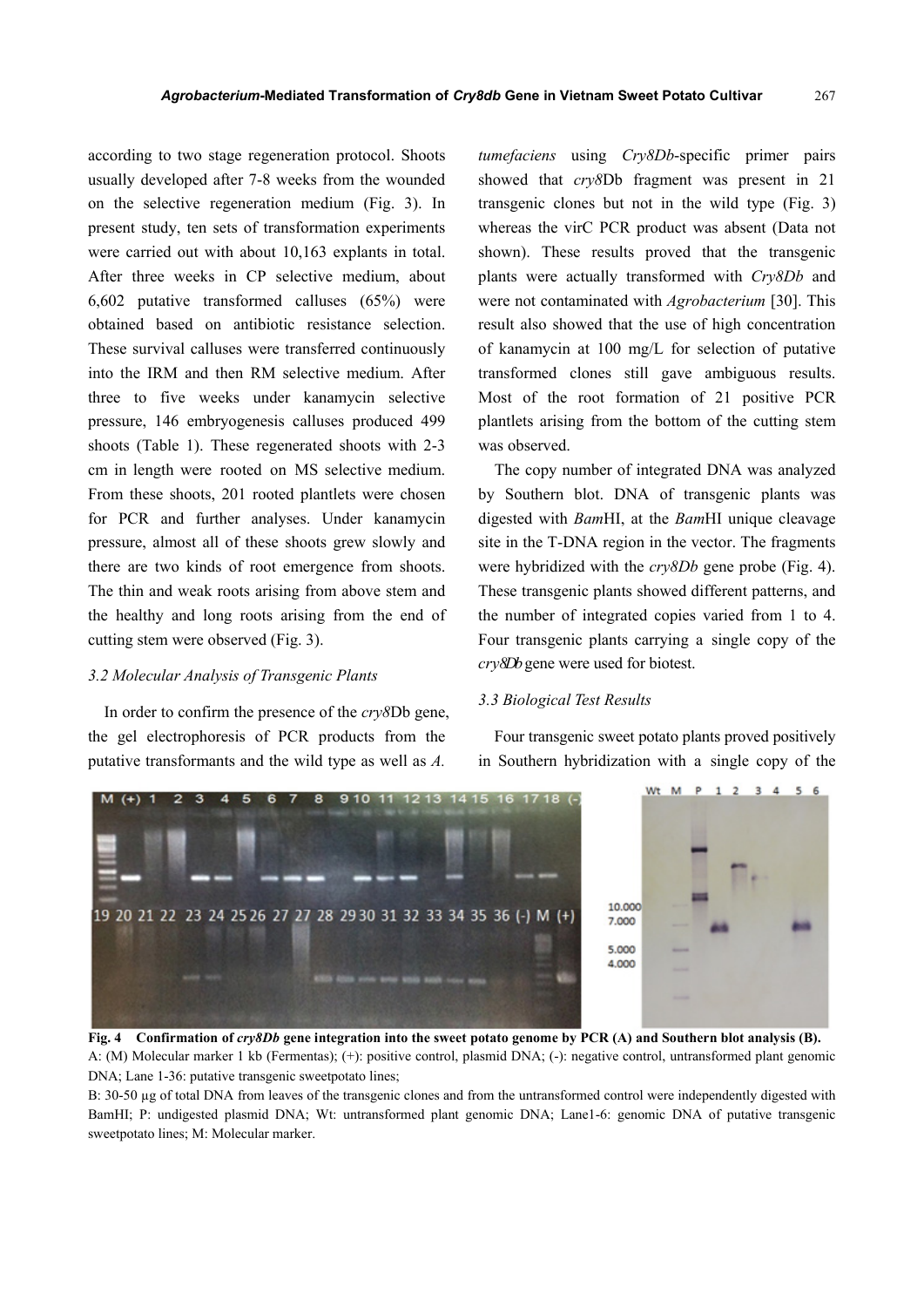*cry8*Db gene and the wild type were grown in pots in greenhouse and the roots were harvested after 4-5 months of planting. The size of sweet potato roots harvested in our study ranging from 70 g to 125 g (Data not shown). This could be due to the limited of the growing pots and farming methods. Damage was evaluated following Moran's method [18]. Scale of damages (ranging from 1 to 4) has been represented in Fig. 4. According to parameters including infestation percentage and pondered degree of infestation, biotests against sweet potato weevil of these transgenic lines showed that the level of infestation by weevils in untransformed control plants was higher than that of transgenic lines (Table 2). In the experiment, the pondered degree of infestation of transgenic lines was from 1.33 to 1.75 lower than untransformed plants  $(2.3)$ .

The sweet potato weevil is the major sweet potato insect pest worldwide, however, only three reports on transformed plants with insecticidal genes cowpea trypsin inhibitor, snowdrop lectin genes and *cry*III gene have been published thus far [17, 18, 31]. Also, it is known that Bt is widely used in pest control agents, especially highly activate against lepidopteran pests. A few insecticidal proteins from Bt strains that are toxic for coleopteran insects such as *Cry8, Cry3, Cry7* have been reported [24, 32, 33]. These findings are in good agreement with the authors' previous studies that the activity of *cry8Db* gene in *E.coli* against sweetpotato weevil (*Cylas formicarius*) were confirmed (experimental unpublished data). In present study, for the first time, the novel of *cry8Db* gene

from Bt (*Bacillus thuringiensis*) proved to be toxic to sweet potato weevil and was successfully used to transform into KB1 sweet potato variety.

From 201 putative transgenic shoots regenerated, 21 transgenic plants have been confirmed successfully by PCR and Southern blot. This result is in agreement with Luo's study [34] which showed that the untransformed escapes of all regeneration plantlets were observed. In the authors' experiments, the obtained transformation frequencies of about 0.21% indicates the difficulty of *Agrobacterium* mediated transformation of insecticidal genes into sweet potato. This result is also associated with our previous studies where insecticidal genes cry3ca1 and vip1-2 were used (experimental data unpublished) and other reports [17, 18]. To date, several reports on the *Agrobacterium*-mediated transformation of sweet potato have been published. However majority of the most efficient and robust *Agrobacterium* transformation systems succeed in transformation of marker genes such as *gfp, gus*A*, npt*II, *bar* [5, 10, 34-37]. Therefore, genetic transformation of sweet potato remains cumbersome and labor-intensive due to the difficulty in plant regeneration of several recalcitrant cultivars, and the reproducibility of the used protocol [15, 17, 34, 36-39] .

Four of transformants carrying a single copy of *Cry8Db* have been tested for biological activity against sweet potato weevil. Under the control conditions, levels of infestation by weevils in untransformed control plants were 58.3% and almost 1.7 times higher in comparison to the best transgenic clones (Table 2).

**Table 2 Evaluation of transgenic sweet potato clones for resistance to sweet potato weevil (***C***.** *formicarius* **) under controlled conditions.** 

| Clone                            |       | PDI  |
|----------------------------------|-------|------|
| Wt                               | 58.3  | 2.3  |
|                                  | 37.5  | 1.5  |
|                                  | 43.75 | 1.75 |
| C8 (8.1)<br>C8 (8.2)<br>C8 (8.3) | 40.0  | 1.6  |
| C8(8.4)                          | 33.33 | 1.33 |

C8 (8.1-8.4 ): Four transgenic lines confirmed by PCR reaction and Southern blot; Wt: Untransformed plants; I: Infestation percent; PDI: Pondered degree of infestation.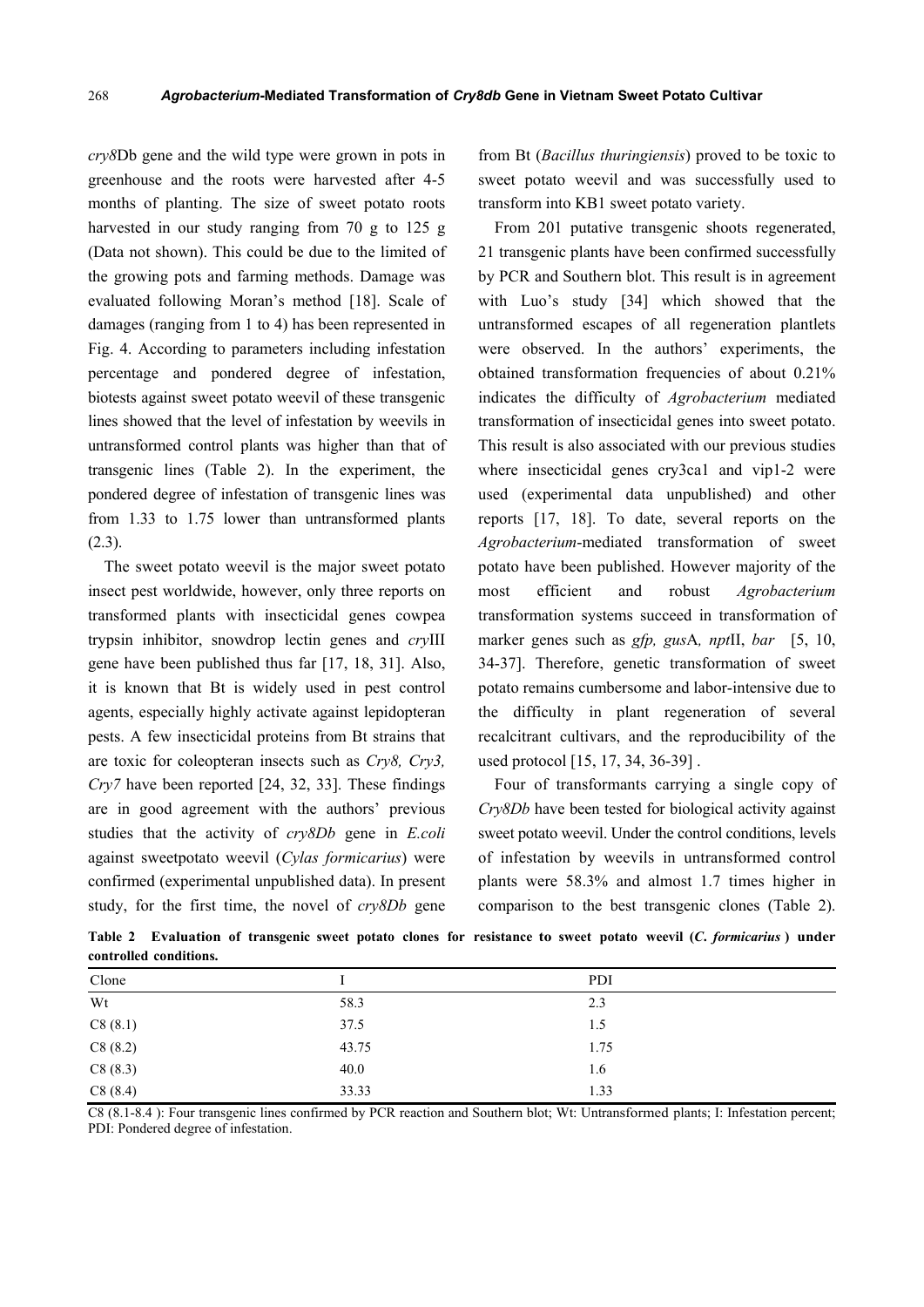For that reason, these transgenic plants were selected to be tested for cMyc using Western blot. Unfortunately, bands of transgenic clones were practically undetectable despite correct technical performance (detectable 25 ng positive SCFv\_cmyc) (Data not shown). This result is coincident with a previous report which proposed that the CryIIIA toxin band in sweet potato transgenic plant is undetectably but the biological result still showed resistance against sweet potato weevil [18].

#### **4. Conclusion**

In conclusion, the sweet potato genetic transformation via *Agrobacterium* was performed successfully in our laboratory. With the importance of the sweet potato KB1 cultivar in Vietnam, the successful transformation of *Cry8Db* into KB1 cultivar and generation of weevil-resistant transgenic plants will contribute to increasing the yield and food security in Vietnam in the near future.

# **Acknowledgement**

The present study was financially supported by Key Program for Development and Application of Biotechnology in Agriculture sector and Rural development to 2020, MARD with the project title "Study on generating transgenic sweet potatoes for resistance against sweet potato weevil".

#### **References**

- [1] Pua, E., and Davey, M. 2007. *Transgenic Crops IV: Biotechnology in Agriculture and Forestry*. Berlin-Heidelberg: Springer-Verlag.
- [2] Food and Agriculture Organization of the United Nations, FAOSTAT database (FAOSTAT, 2014), Accessed May 16, 2014. http://faostat.fao.org.
- [3] Dhir, S. K., Oglesby, J., and Bhagsari, A. S. 1998. "Plant Regeneration via Embryogenesis, and Transient Gene Expression in Sweet Potato Protoplasts." *Plant Cell Reports* 17: 665-9.
- [4] Mitchell, T. D., Bhagsari, A. S., Ozias-Akins, P., and Dhir, S. K. 1998. "Electro Poration-Mediated Transient Gene Expression in Intact Cells of Sweet Potato." *In*

*Vitro Plant* 34 (4): 319-24.

- [5] Lawton, R., Winfield, S., Daniell, H., Bhagsagi, A. S., and Dhir, S. K. 2000. "Expression of Green-Fluorescent Protein Gene in Sweet Potato Tissues." *Plant Molecular Biology Reports* 18: 139a-139i.
- [6] Prakash, C. S., and Varadarajan, U. 1992. "Genetic Transformation of Sweet Potato by Particle Bombardment." *Plant Cell Reports* 11: 53-7.
- [7] Murata, T., Okada, Y., Saito, A., Kimura, T., Mori, M., and Nishiguchi, M. et al. 1998. "Transformation by Direct Gene Transfer in Sweet Potato (*Ipomoea batatas* (L.) Lam.)." In *Proceedings of International Workshop*. Sweet Potato Production System toward the 21st Century, Japan, Kyushu National Agricultural Station.
- [8] Okada, Y., Saito, A., Nishiguchi, M., Kimura, T., Mori, M., and Hanada K. et al. 2001. "Virus Resistance in Transgenic Sweet Potato [*Ipomoea batatas* (L.) Lam] Expressing the Coat Protein Gene of Sweet Potato Fearther Mottle Virus." *Theoretical and Applied Genetics* 103: 743-51.
- [9] Okada, Y., Saito, A., Nishiguchi, M., Kimura, T., Mori, M., and Matsuda, Y. et al. 2002. "Microprojectile Bombardment-Mediated Transformation of Sweet Potato (*Ipomoea batatas* (L.) Lam.)." *SABRAO Journal of Breeding and Genetics* 34 (1): 1-8.
- [10] Yi, G., Shin, Y. M., Choe, G., Shin, B., Kim, Y. S., and Kim, K. M. 2007. "Production of Herbicideresistant Sweet Potato Plants Transformed with the Bar Gene." *Biotechnology Letters* 29: 669-75.
- [11] Okada, Y., and Saito, A. 2009. "Evaluation of Resistance to Complex Infection of SPFMVs in Transgenic Sweet Potato (*Ipomoea batatas*)." *Breed Science (Jpn)* 58 (3): 243-50.
- [12] Otani, M., Mii, M., Handa, T., Kamada, H., and Shimada, T. 1993. "Transformation of Sweet Potato *(Ipomoea batatas* (L.) Lam.) Plants by *Agrobacterium rhizogenes*." *Plant Science* 94: 151-9.
- [13] Hansen, G., Shillito, R. D., and Chilton, M. D. 1997. "T-strand Integration in Maize Protoplasts after Codelivery of a T-DNA Substrate and Virulence Genes." *Proc Natl Acad Sci USA* 94: 11726-30.
- [14] Otani, M., Wakita, Y., and Shimada, T. 2003. "Production of Herbicide-Resistant Sweet Potato *(Ipomoea batatas* (L.) Lam.) Plants by *Agrobacterium tumefaciens* Mediated Transformation." *Breed Science* 53: 145-8.
- [15] Anwar, N., Junko, K., and Watarabe, A. 2011. "Transgenic Sweet Potato Expressing Mammalian Cytochrome P450." *Plant Cell Tissue and Organ Culture* 105: 219-31.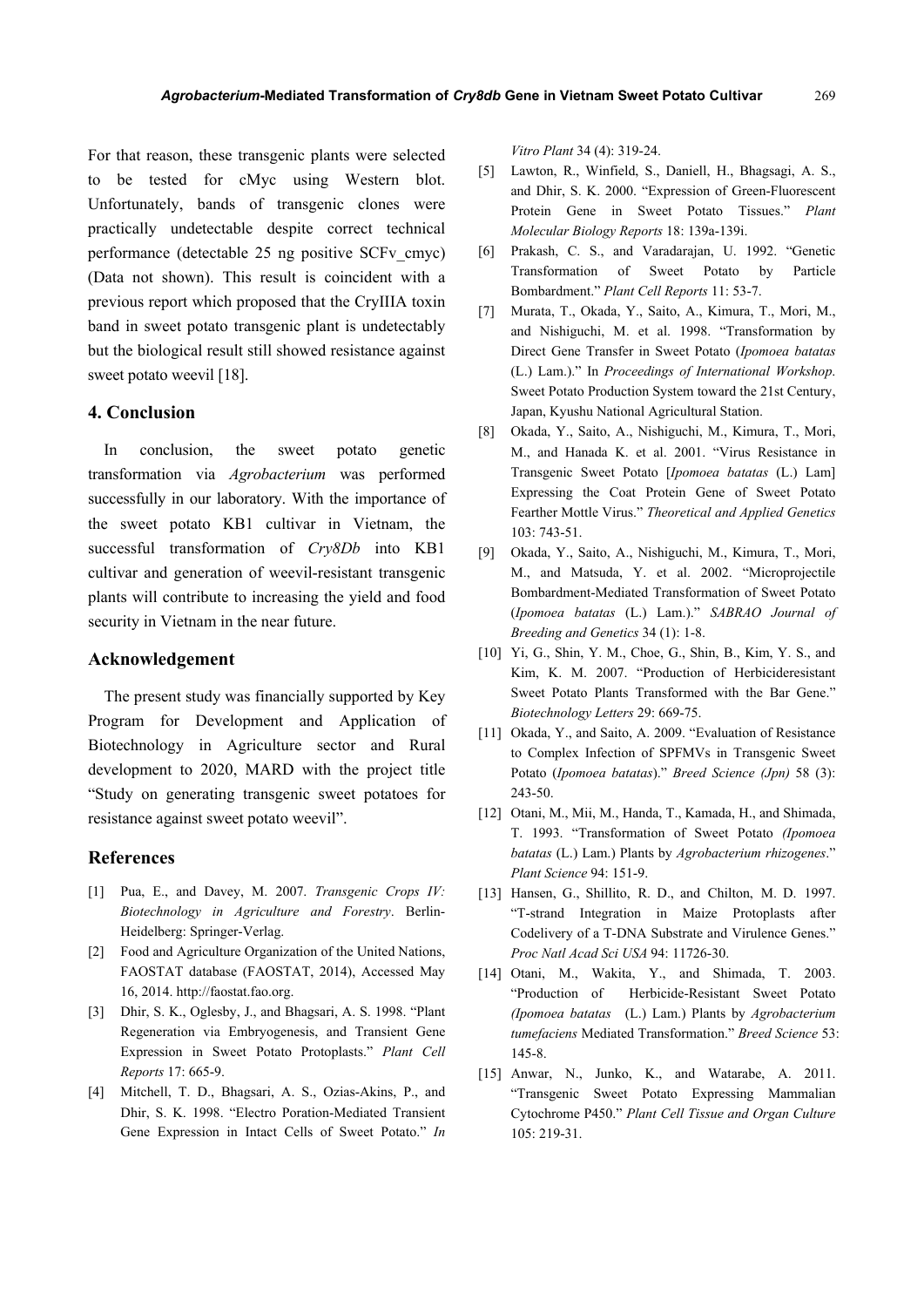#### *Agrobacterium***-Mediated Transformation of** *Cry8db* **Gene in Vietnam Sweet Potato Cultivar**  270

- [16] Sivparsad, B. J., and Gubba, A. 2014. "Development of Transgenic Sweet Potato with Multiple Virus Resistance in South Africa." *Transgenic Research* 23 (2): 377-88.
- [17] Newell, C. A., Lowe, J. M., Merryweather, A., Rooke, L. M., Hamilton, W. D. O. 1995. "Transformation of Sweet Potato *(Ipomoea batatas* (L.) Lam.) with *Agrobacterium tumefaciens* and Regeneration of Plants Expressing Cowpea Trypsin Inhibitor and Snowdrop Lectin." *Plant Science* 107 (2): 215-27.
- [18] Kimura, T., Otani, M., Noda, T., Ideta, O., Shimada, T., and Saito, A. 2001. "Absence of Amylose in Sweet Potato (*Ipomoea batatas* (L.) Lam) Following the Introduction of Granule-Bound Starch Synthase cDNA." *Plant Cell Reports* 20: 663-6.
- [19] Shimada, T., Otani, M., Hamada, T., and Kim, S. H. 2006. "Increase of Amylose Content of Sweet Potato Starch by RNA Interference of the Starch Branching Enzyme II Gene (IbSBEII)." *Plant Biotechnology* 23: 85-90.
- [20] Asano, S., Yamashita, C., Iizuka, T., Takeuchi, K., Yamanaka, S., and Cerf, D. et al. 2003. "A Strain of *Bacillus thuringiensis* Subsp Galleriae Containing a Novel *cry8* Gene Highly Toxic to Anomala Cuprea (Coleoptera: Scarabaeidae)." *Biological Control* 28 (2): 191-6.
- [21] Hong, Y., Zhang, J., Huang, D., Gao, J., and Song, F. 2006. "Characterization of *Bacillus thuringiensis* Strain Bt185 Toxic to the Asian Cockchafer." *Holotrichia parallela, Current Microbiology* 53: 13-7.
- [22] Sato, R., Takeuchi, K., Ogiwara, K., Minami, M., Kaji, Y., and Suzuki, N. et al. 1994. "Cloning, Heterologous Expression, and Localization of a Novel Crystal Protein Gene from *Bacillus thuringiensis* Serovar Japonensis Strain Buibui Toxic to Scarabaeid Insects." *Current Microbiology* 28 (1): 15-9.
- [23] Yamaguchi, T., Sahara, K., Bando, H., and Asano, S. 2008. "Discovery of a Novel *Bacillus thuringiensis Cry8D* Protein and the Unique Toxicity of the *Cry8D-*Class Proteins Against Scarab Beetles." *Journal Invertebr Pathol* 99 (3): 257-62.
- [24] Chee, R. P., Leskovar, D. I., and Cantliffe, D. J. 1992. "Optimizing Embryogenic Callus, Embryo Growth of a Synthetic Seed System for Sweet Potato by Varying Media Nutrient Concentration." *Journal of the American Society for Horticultural Science* 117: 663-7.
- [25] Vu, T. L., Mai, T. P. N., Nguyen, T. N., Le, T. N., Pham, B. N. and Chu, H. H. et al. 2013b. "Research on Factors Affecting *Agrobacterium*-Mediated Transformation of Sweet Potato. Vietnam National Biotechnology conference Hanoi." Natural Sciences and Technology (2013b): 888-92.
- [26] Vu, T. L., Nguyen, T. N., Nguyen, D. T., Pham, B. N., Chu, H. H., and Le, T. B. 2013a. "The Efficiency of ABA and GA3 on Process of Multiple Shoot Induction from Callus of Sweet Potato (*Ipomoea batatas* (L.) Lam)." *Jounal of Biotechnology* 11 (4): 727-34.
- [27] Murashige, T., and Skoog, F. 1962. "A Revised Medium for Rapid Growth and Bioassays with Tobacco Tissue Cultures." *Physiology Plant* 15 (3): 473-97.
- [28] Khanuja, S. P. S., Shasany, A. K., Darokar, M. P., and Kumar, S. 1999. "Rapid Isolation of DNA from Dry and Fresh Samples of Plants Producing Large Amounts of Secondary Metabolites and Essential Oils." *Plant Mol Biol Rep*. 17: 1-7.
- [29] Zayed, R., and Wink, M. 2004. "Induction of tropane alkaloid formation in transformed root cultures of *Brugmansia suaveolens* (Solanaceae)." *Z. Naturforsch C.* 59: 863-7.
- [30] García, R., Morán, R., Mena, J., Somontes, D., Pimentel, E., and Zaldúa, Z. et al. 2000. "Sweet Potato (*Ipomoea batatas* L.) Regeneration and Transformation Technology to Provide Weevil (*Cylas formicarius)* Resistance. Field Trial Results." *Developments in Plant Genetics and Breeding* 5: 112-7.
- [31] Ekobu, M., Solera, M., Kyamanywa, S., Mwanga, R. O., Odongo, B., and Ghislain, M. et al. 2010. "Toxicity of Seven *Bacillus thuringiensis* Cry Proteins Against Cylas Puncticollis and Cylas Brunneus (Coleoptera: Brentidae) Using a Novel Artificial Diet." *Journal of Economic Entomology* 103 (4): 1493-502.
- [32] Yamaguchi, T., Sahara, K., Bando, H., and Asano, S. 2010. "Intramolecular Proteolytic Nicking and Binding of *Bacillus thuringiensis Cry8Da* Toxin in BBMVs of Japanese Beetle." *Journal Invertebr Pathol* 105 (3): 243-7.
- [33] Luo, H. R., Sata Maria, M., Benavides, J., Zhang, D. P., Zhang, Y. Z. and Ghislain, M. 2006. "Rapid Genetic Transformation of Sweet Potato (*Ipomoea batatas* (L.) Lam) via Organogenesis." *African Journal of Biotechnology* 5 (20): 1851-7.
- [34] Yu, B., Zhai, H., Wang, Y., Zang, N., Wang, Y., and Liu, Q. 2007. "Efficient *Agrobacterium tumefaciens*-Mediated Transformation Using Embryogenic Suspension Cultures in Sweet Potato, *Ipomoea batatas* (L.) Lam." *Plant Cell Tiss Organ Cult* 90: 265-73.
- [35] González, R. G., Sánchez, D. S., Guerra, Z. Z., Campos, J. M., Quesada, A. L. and Valdivia, R. M. et al. 2008. "Efficient Regeneration and *Agrobacterium tumefaciens* Mediated Transformation of Recalcitrant Sweet Potato (*Ipomoea batatas* L.) Cultivars." *Asia Pacific Journal of Molecular Biology and Biotechnology* 16 (2): 25-33.